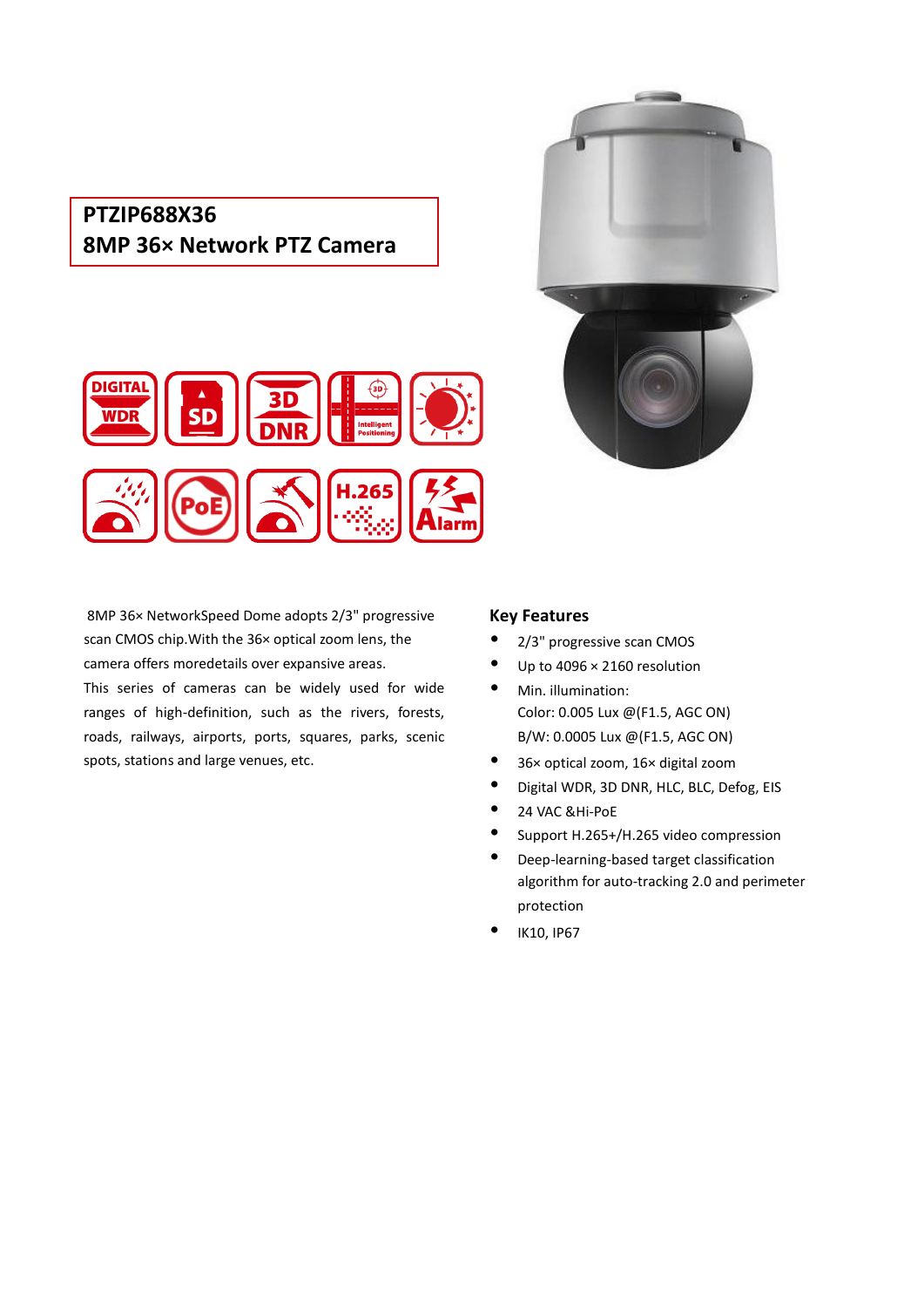## **Specification**

| <b>Camera Module</b>        |                                                                                                                                                               |
|-----------------------------|---------------------------------------------------------------------------------------------------------------------------------------------------------------|
| Image Sensor                | 2/3" progressive scan CMOS                                                                                                                                    |
| Min. Illumination           | Color: 0.005 Lux @(F1.5, AGC ON)<br>B/W: 0.0005 Lux @(F1.5, AGC ON)                                                                                           |
| White Balance               | Auto/Manual/ATW (Auto-tracking White Balance)/Indoor/Outdoor/Fluorescent<br>Lamp/Sodium Lamp                                                                  |
| Gain                        | Auto/Manual                                                                                                                                                   |
| <b>Shutter Time</b>         | 1/1 s to 1/30,000 s                                                                                                                                           |
| Day & Night                 | <b>IR Cut Filter</b>                                                                                                                                          |
| Digital Zoom                | $16\times$                                                                                                                                                    |
| Privacy Mask                | 24 programmable polygon privacy masks                                                                                                                         |
| Focus Mode                  | Auto/Semi-automatic/Manual                                                                                                                                    |
| <b>WDR</b>                  | Digital WDR                                                                                                                                                   |
| Rapid Focus                 | Support                                                                                                                                                       |
| Lens                        |                                                                                                                                                               |
| Focal Length                | 7.5 mm to 270 mm, 36x optical zoom                                                                                                                            |
| Zoom Speed                  | Approx. 7.8 s (optical lens, wide-tele)                                                                                                                       |
| <b>FOV</b>                  | Horizontal field of view: 56.1° to 2.0° (wide-tele)<br>Vertical field of view: 33.4° to 1.1° (wide-tele)<br>Diagonal field of view: 62.9° to 2.3° (wide-tele) |
| <b>Working Distance</b>     | 10 mm to 1500 mm (wide-tele)                                                                                                                                  |
| Aperture Range              | F1.5 to F4.5                                                                                                                                                  |
| <b>PTZ</b>                  |                                                                                                                                                               |
| Movement Range (Pan)        | 360° endless                                                                                                                                                  |
| Pan Speed                   | Configurable, from 0.1°/s to 350°/s, preset speed: 540°/s                                                                                                     |
| Movement Range (Tilt)       | From -20° to 90° (auto flip)                                                                                                                                  |
| <b>Tilt Speed</b>           | Configurable, from 0.1°/s to 240°/s, Preset Speed: 400°/s                                                                                                     |
| Proportional Zoom           | Support                                                                                                                                                       |
| Presets                     | 300                                                                                                                                                           |
| Patrol Scan                 | 8 patrols, up to 32 presets for each patrol                                                                                                                   |
| Pattern Scan                | 4 pattern scans, record time over 10 minutes for each scan                                                                                                    |
| Power-off Memory            | Support                                                                                                                                                       |
| Park Action                 | Preset/Pattern Scan/Patrol Scan/Auto Scan/Tilt Scan/Random Scan/Frame<br>Scan/Panorama Scan                                                                   |
| 3D Positioning              | Support                                                                                                                                                       |
| PTZ Position Display        | Support                                                                                                                                                       |
| <b>Preset Freezing</b>      | Support                                                                                                                                                       |
| <b>Scheduled Task</b>       | Preset/Pattern Scan/Patrol Scan/Auto Scan/Tilt Scan/Random Scan/Frame<br>Scan/Panorama Scan/Dome Reboot/Dome Adjust/Aux Output                                |
| <b>Compression Standard</b> |                                                                                                                                                               |
| Video Compression           | Main Stream: H.265+/H.265/H.264+/H.264<br>Sub-Stream: H.265/H.264/MJPEG<br>Third Stream: H.265/H.264/MJPEG                                                    |
| H.264 Type                  | Baseline Profile/Main Profile/High Profile                                                                                                                    |
| $H.264+$                    | Support                                                                                                                                                       |
| H.265 Type                  | Main Profile                                                                                                                                                  |
| $H.265+$                    | Support                                                                                                                                                       |
| Video Bitrate               | 32 Kbps to 16384 Kbps                                                                                                                                         |
| <b>Audio Compression</b>    | G.711alaw/G.711ulaw/G.722.1/G.726/MP2L2/PCM                                                                                                                   |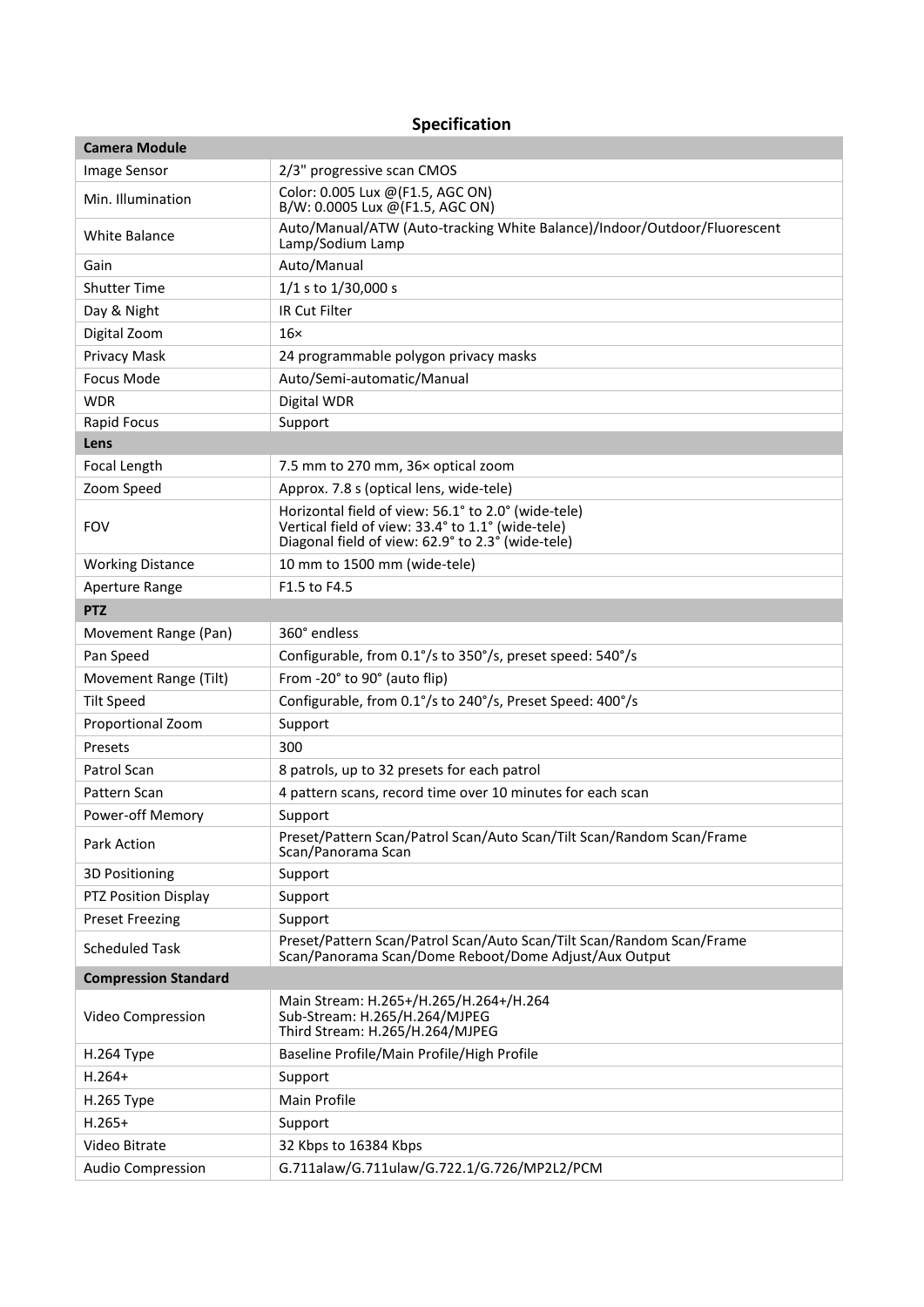| Audio Bitrate               | 64Kbps(G.711)/16Kbps(G.722.1)/16Kbps(G.726)/32-160Kbps(MP2L2)                                                                                                                                                                                                              |
|-----------------------------|----------------------------------------------------------------------------------------------------------------------------------------------------------------------------------------------------------------------------------------------------------------------------|
| <b>Smart Feature</b>        |                                                                                                                                                                                                                                                                            |
| <b>Perimeter Protection</b> | Intrusion, Line Crossing, Region Entrance, Region Exiting<br>Support alarm triggering by specified target types (human and vehicle)<br>Filtering out mistaken alarm caused by target types such as leaf, light, animal, and flag,<br>etc.                                  |
| Event Detection             | Unattended Baggage Detection, Object Removal Detection, Face Detection, Audio<br><b>Exception Detection</b>                                                                                                                                                                |
| <b>Smart Tracking</b>       | Manual Tracking, Auto Tracking (support tracking specified target types such as human<br>and vehicle), Event Tracking                                                                                                                                                      |
| <b>Smart Record</b>         | ANR (Automatic Network Replenishment), Dual-VCA                                                                                                                                                                                                                            |
| <b>ROI</b>                  | Support                                                                                                                                                                                                                                                                    |
| Image                       |                                                                                                                                                                                                                                                                            |
| Max. Resolution             | $4096 \times 2160$                                                                                                                                                                                                                                                         |
| Main Stream                 | 50Hz: 25fps (4096 × 2160, 3840 × 2160, 3072 × 1728, 2560 × 1440, 2048 × 1536, 1920 ×<br>1080, 1280 $\times$ 960, 1280 $\times$ 720)<br>60Hz: 30fps (4096 × 2160, 3840 × 2160, 3072 × 1728, 2560 × 1440, 2048 × 1536, 1920 ×<br>1080, 1280 $\times$ 960, 1280 $\times$ 720) |
| Sub-Stream                  | 50Hz: 25fps (704 × 576, 640 × 480, 352 × 288)<br>60Hz: 30fps (704 × 480, 640 × 480, 352 × 240)                                                                                                                                                                             |
| <b>Third Stream</b>         | 50Hz: 25fps (1920 × 1080, 1280 × 960, 1280 × 720, 704 × 576, 640 × 480, 352 × 288)<br>60Hz: 30fps (1920 × 1080, 1280 × 960, 1280 × 720, 704 × 480, 640 × 480, 352 × 240)                                                                                                   |
| Image Enhancement           | HLC/BLC/3D DNR/Defog/EIS/Regional Exposure/Regional Focus                                                                                                                                                                                                                  |
| <b>SVC</b>                  | Support                                                                                                                                                                                                                                                                    |
| <b>Network</b>              |                                                                                                                                                                                                                                                                            |
| Network Storage             | Built-in memory card slot, support Micro SD/SDHC/SDXC, up to 256 GB; NAS (NPS,<br>SMB/CIPS), ANR                                                                                                                                                                           |
| Alarm Linkage               | Alarm actions, such as Preset, Patrol Scan, Pattern Scan, Memory Card Video Record,<br>Trigger Recording, Notify Surveillance Center, Upload to FTP/Memory Card/NAS, Send<br>Email, etc.                                                                                   |
| Protocols                   | IPv4/IPv6, HTTP, HTTPS, 802.1x, Qos, FTP, SMTP, UPnP, SNMP, DNS, DDNS, NTP, RTSP,<br>RTCP, RTP, TCP/IP, DHCP, PPPoE, Bonjour                                                                                                                                               |
| API                         | Open-ended, support ONVIF, ISAPI, and CGI, support HIKVISION SDK and Third-Party<br><b>Management Platform</b>                                                                                                                                                             |
| Simultaneous Live View      | Up to 20 channels                                                                                                                                                                                                                                                          |
| User/Host                   | Up to 32 users.<br>3 levels: Administrator, Operator and User                                                                                                                                                                                                              |
| <b>Security Measures</b>    | User authentication (ID and PW), Host authentication (MAC address); HTTPS<br>encryption; IEEE 802.1x port-based network access control; IP address filtering                                                                                                               |
| Client                      | NVMS7000, LTS-Connect                                                                                                                                                                                                                                                      |
| Web Browser                 | IE 8 to 11, Chrome 31.0 to 44, Firefox 30.0 to 51                                                                                                                                                                                                                          |
| <b>Interface</b>            |                                                                                                                                                                                                                                                                            |
| Alarm                       | 7-ch alarm input/2-ch alarm output                                                                                                                                                                                                                                         |
| Audio                       | 1-ch Mic. Input (applicable microphone, plug-in power type), 2.0 to 2.4Vp-p, 1k<br>Ohm±10%<br>1-ch Audio output, Line level, impedance: 600Ω                                                                                                                               |
| Network Interface           | 1 RJ45 10 M/100 M Ethernet Interface, Hi-PoE                                                                                                                                                                                                                               |
| <b>RS-485</b>               | Half duplex, Pelco-P, Pelco-D, self-adaptive                                                                                                                                                                                                                               |
| <b>BNC</b>                  | 1.0 V [p-p]/75 $\Omega$ , NTSC (or PAL) composite, BNC                                                                                                                                                                                                                     |
| General                     |                                                                                                                                                                                                                                                                            |
| Power                       | 24 VAC (Max. 60 W), Hi-PoE (Max. 50 W)                                                                                                                                                                                                                                     |
| <b>Working Environment</b>  | Temperature: -40°C to 65°C (-40°F to149°F)<br>Humidity: ≤ 90%                                                                                                                                                                                                              |
| Protection Level            | IP67 Standard, IK10, 6000V Lightning Protection, Surge Protection and Voltage<br><b>Transient Protection</b>                                                                                                                                                               |